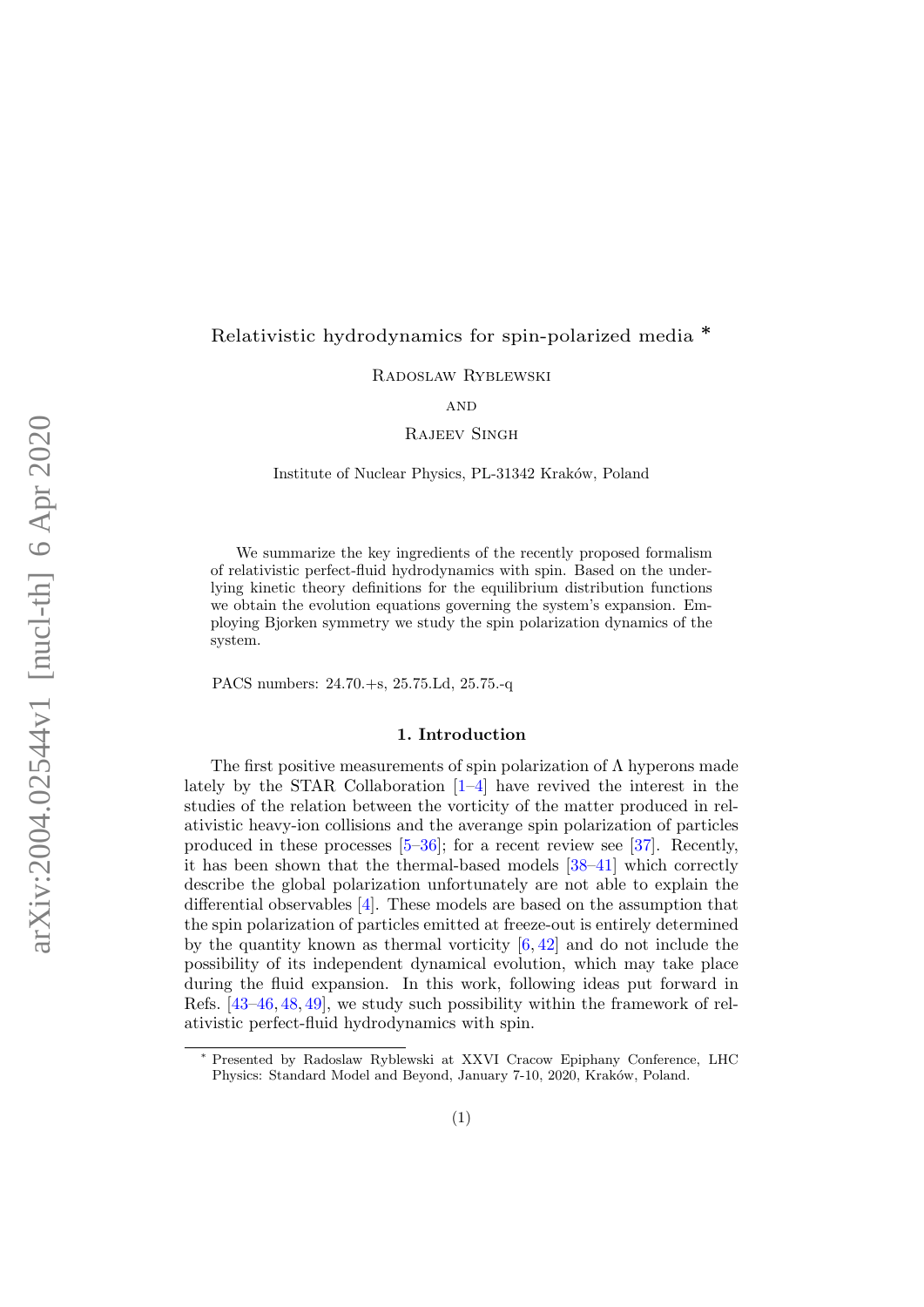### 2. Equilibrium distribution functions

Relativistic fluid dynamics may be derived from the underlying kinetic theory assuming that the distribution function describing the equilibrium state of the system is known [\[52\]](#page-10-2). Herein, following works by Becattini et al. [\[6\]](#page-8-3), we assume that the local equilibrium state of the relativistic system of particles  $(+)$  and antiparticles  $(-)$  with spin  $\frac{1}{2}$  and mass m is described by the following phase-space distribution functions (spin density matrices)

<span id="page-1-0"></span>
$$
f_{rs}^+(x,p) = \bar{u}_r(p)X^+u_s(p), \qquad f_{rs}^-(x,p) = -\bar{v}_s(p)X^-v_r(p), \tag{1}
$$

where x is the space-time position and p is the four-momentum, and  $u_r(p)$ and  $v_r(p)$  are Dirac bispinors  $(r, s = 1, 2)$  with the normalization  $\bar{u}_r(p)u_s(p) =$  $\delta_{rs}$  and  $\bar{v}_r(p)v_s(p) = -\delta_{rs}$ .

The matrices  $X^{\pm}$  have the form of generalized relativistic Boltzmann distributions

<span id="page-1-1"></span>
$$
X^{\pm} = \exp \left[ \pm \xi(x) - \beta_{\mu}(x) p^{\mu} \pm \frac{1}{2} \omega_{\mu\nu}(x) \Sigma^{\mu\nu} \right],
$$

where  $\beta^{\mu} \equiv U^{\mu}/T$  and  $\xi \equiv \mu/T$ , with T,  $\mu$  and  $U^{\mu}$  denoting the temperature, baryon chemical potential and four-velocity, respectively. The quantity  $\omega_{\mu\nu}$  is the spin polarization tensor satisfying  $\omega^{\mu\nu} = -\omega^{\nu\mu}$  and  $\Sigma^{\mu\nu}\equiv\frac{i}{4}$  $\frac{i}{4}[\gamma^{\mu}, \gamma^{\nu}]$  is the spin operator.

Employing expressions derived in Ref. [\[50\]](#page-10-3) and using definitions [\(1\)](#page-1-0) we can determine the corresponding equilibrium Wigner functions

$$
\mathcal{W}_{\text{eq}}^{\pm}(x,k) = \frac{e^{\pm \xi}}{4m} \int dP \, e^{-\beta \cdot p} \, \delta^{(4)}(k \mp p) \tag{2}
$$
\n
$$
\times \left[ 2m(m \pm p) \cosh(\zeta) \pm \frac{\sinh(\zeta)}{2\zeta} \, \omega_{\mu\nu} \left( p \pm m \right) \Sigma^{\mu\nu} (p \pm m) \right],
$$

where k is the off-mass-shell four-momentum of particles,  $dP = d^3p/((2\pi)^3 E_p)$ with  $E_p = \sqrt{m^2 + p^2}$  being the on-shell particle energy, and  $\zeta = \frac{1}{2m}$  $\frac{1}{2\sqrt{2}}$  $\sqrt{\omega_{\mu\nu}\omega^{\mu\nu}}$ .

It is convenient to consider the Clifford-algebra expansion of the Wigner function [\(2\)](#page-1-1)

$$
\mathcal{W}_{\text{eq}}^{\pm}(x,k) = \frac{1}{4} \left[ \mathcal{F}_{\text{eq}}^{\pm}(x,k) + i \gamma_5 \mathcal{P}_{\text{eq}}^{\pm}(x,k) + \gamma^{\mu} \mathcal{V}_{\text{eq},\mu}^{\pm}(x,k) \right. \\ \left. + \gamma_5 \gamma^{\mu} \mathcal{A}_{\text{eq},\mu}^{\pm}(x,k) + \Sigma^{\mu \nu} \mathcal{S}_{\text{eq},\mu \nu}^{\pm}(x,k) \right],
$$

where the coefficient functions  $\mathcal{X} \in \{\mathcal{F}, \mathcal{P}, \mathcal{V}_{\mu}, \mathcal{A}_{\mu}, \mathcal{S}_{\nu\mu}\}\)$  can be extracted by calculating the trace of  $\mathcal{W}^{\pm}_{eq}(x,k)$  multiplied first by:  $\{1, -i\gamma_5, \gamma_\mu, \gamma_\mu \gamma_5, 2\Sigma_{\mu\nu}\}.$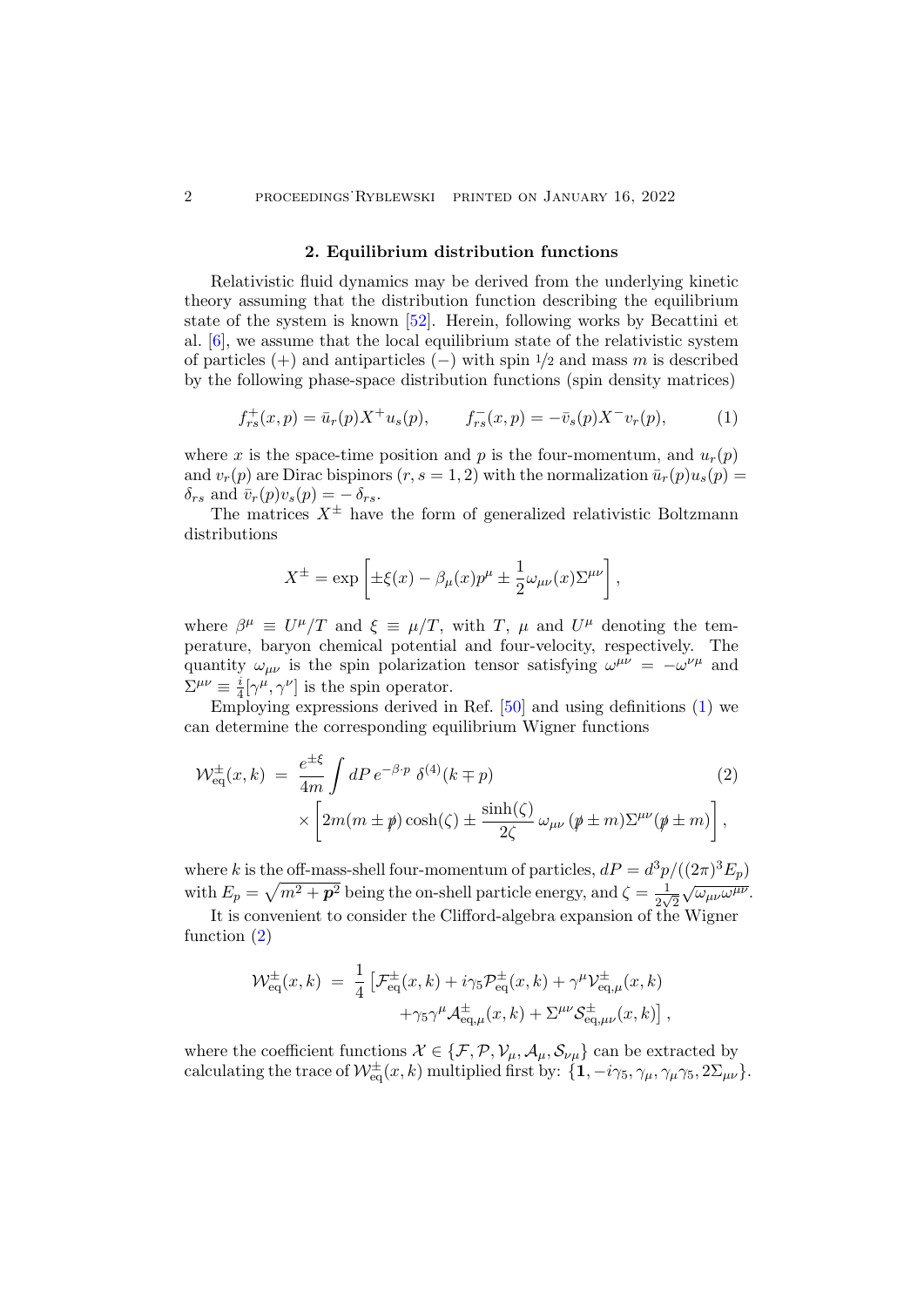### 3. Kinetic equations

General Wigner function satisfies the kinetic equation

<span id="page-2-0"></span>
$$
(\gamma_{\mu}K^{\mu} - m) \mathcal{W}(x, k) = C[\mathcal{W}(x, k)], \qquad (3)
$$

where the differential operator reads  $K^{\mu} = k^{\mu} + \frac{i\hbar}{2}$  $\frac{i\hbar}{2}\partial^{\mu}$ . In the case of global equilibrium, the Wigner function satisfies exactly Eq. [\(3\)](#page-2-0) with  $C[\mathcal{W}(x, k)] =$ 0. The usual treatment of Eq.  $(3)$  is to consider the semi-classical expansion of the coefficient functions

<span id="page-2-1"></span>
$$
\mathcal{X} = \mathcal{X}^{(0)} + \hbar \mathcal{X}^{(1)} + \hbar^2 \mathcal{X}^{(2)} + \cdots.
$$

The analysis of Eq. [\(3\)](#page-2-0) up to the next-to-leading order in  $\hbar$  yields the following kinetic equations for the two independent coefficients  $\mathcal{F}_{eq}$  and  $\mathcal{A}_{\mathrm{eq}}^{\nu}$ 

$$
k^{\mu}\partial_{\mu}\mathcal{F}_{\text{eq}}(x,k) = 0, \quad k^{\mu}\partial_{\mu}\mathcal{A}_{\text{eq}}^{\nu}(x,k) = 0, \quad k_{\nu}\mathcal{A}_{\text{eq}}^{\nu}(x,k) = 0. \tag{4}
$$

In global equilibrium Eqs. [\(4\)](#page-2-1) are exactly fulfilled which results in the conditions that  $\beta_{\mu}$  is a Killing vector, and  $\xi$  and  $\omega_{\mu\nu}$  are constant, however  $\omega_{\mu\nu}$ does not have to be equal to thermal vorticity  $\varpi_{\mu\nu} = -\frac{1}{2}$  $\frac{1}{2} \left( \partial_\mu \beta_\nu - \partial_\nu \beta_\mu \right) =$ const.

# 4. Hydrodynamic equations

In local equilibrium Eqs. [\(4\)](#page-2-1) are not satisfied exactly. In this case, we adopt the standard treatment  $[47]$ , namely, by allowing for x dependence of the  $\beta$ ,  $\xi$  and  $\omega$ , we require that only certain moments in momentum space of the kinetic equations [\(4\)](#page-2-1) are satisfied. This method leads to equations expressing conservation laws for charge, energy, linear momentum and spin [\[48\]](#page-10-0)

<span id="page-2-2"></span>
$$
\partial_{\mu}N^{\mu} = 0,\tag{5}
$$

$$
\partial_{\mu}T_{\rm GLW}^{\mu\nu} = 0,\tag{6}
$$

$$
\partial_{\lambda} S_{\text{GLW}}^{\lambda,\alpha\beta} = 0,\tag{7}
$$

where the baryon current, the energy-momentum tensor, and the spin tensor are given by the de Groot - van Leeuwen - van Weert (GLW) [\[50\]](#page-10-3) expressions

$$
N^{\alpha} = nU^{\alpha},\tag{8}
$$

$$
T^{\alpha\beta}_{\text{GLW}} = (\varepsilon + P)U^{\alpha}U^{\beta} - Pg^{\alpha\beta}, \tag{9}
$$

$$
S^{\alpha,\beta\gamma}_{\text{GLW}} = \cosh(\xi) \left[ n_{(0)} U^{\alpha} \omega^{\beta\gamma} + \mathcal{A}_{(0)} U^{\alpha} U^{\delta} U^{[\beta} \omega^{\gamma]}_{\delta} \right]
$$
(10)

$$
+ \mathcal{B}_{(0)} \left( U^{[\beta} \Delta^{\alpha \delta} \omega^{\gamma]}_{\delta} + U^{\alpha} \Delta^{\delta [\beta} \omega^{\gamma]}_{\delta} + U^{\delta} \Delta^{\alpha [\beta} \omega^{\gamma]}_{\delta} \right) \right], \quad (11)
$$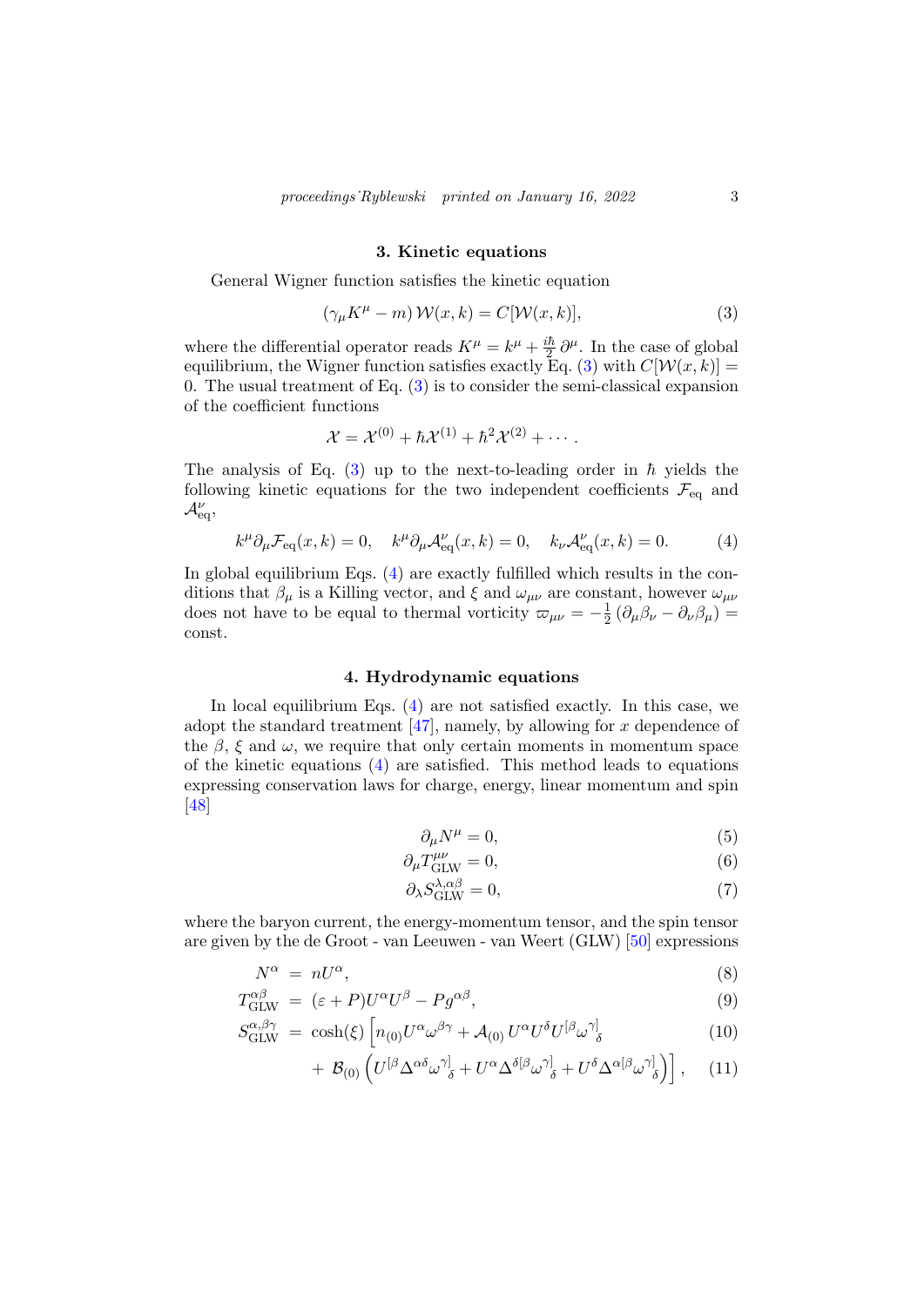where  $\Delta^{\mu\nu} = g^{\mu\nu} - U^{\mu}U^{\nu}$  is the projector on the space orthogonal to U.

In the leading order in the polarization tensor the energy density  $\varepsilon$ , the pressure  $P$ , and the baryon density  $n$  are given by the formulas

$$
n = 4 \sinh(\xi) n_{(0)}(T), \tag{12}
$$

$$
\varepsilon = 4 \cosh(\xi) \, \varepsilon_{(0)}(T), \tag{13}
$$

$$
P = 4 \cosh(\xi) P_{(0)}(T), \tag{14}
$$

where we defined the auxiliary quantities describing thermodynamic properties of the system of spin-less and neutral massive Boltzmann particles [\[51\]](#page-10-4)

$$
n_{(0)}(T) = \frac{T^3}{2\pi^2} \hat{m}^2 K_2(\hat{m}), \qquad (15)
$$

$$
\varepsilon_{(0)}(T) = \frac{T^4}{2\pi^2} \hat{m}^2 \left[ 3K_2(\hat{m}) + \hat{m}K_1(\hat{m}) \right],\tag{16}
$$

$$
P_{(0)}(T) = T n_{(0)}(T). \tag{17}
$$

The quantities  $\mathcal{B}_{(0)}$  and  $\mathcal{A}_{(0)}$  are defined as follows

$$
\mathcal{B}_{(0)} = -\frac{2}{\hat{m}^2} s_{(0)}(T), \qquad \mathcal{A}_{(0)} = -3\mathcal{B}_{(0)} + 2n_{(0)}(T) \tag{18}
$$

with  $s_{(0)} = (\varepsilon_{(0)} + P_{(0)}) / T$  being the entropy density and  $\hat{m} = m / T$ .

# 5. Bjorken expansion

Similarly to the Faraday tensor the polarization tensor  $\omega_{\mu\nu}$  may be decomposed into electric-like  $(\kappa)$  and magnetic-like  $(\omega)$  components

$$
\omega_{\mu\nu} = \kappa_{\mu} U_{\nu} - \kappa_{\nu} U_{\mu} + \epsilon_{\mu\nu\alpha\beta} U^{\alpha} \omega^{\beta}, \tag{19}
$$

where the four-vectors  $\kappa$  and  $\omega$  satisfy the conditions

<span id="page-3-1"></span>
$$
\kappa \cdot U = 0, \qquad \omega \cdot U = 0. \tag{20}
$$

In the case of transversely homogeneous systems undergoing boost-invariant expansion in the longitudinal direction, also known as the Bjorken flow [\[53\]](#page-10-5), it is convenient to introduce the following four-vector basis

<span id="page-3-0"></span>
$$
U^{\alpha} = \frac{1}{\tau} (t, 0, 0, z) = (\cosh(\eta), 0, 0, \sinh(\eta)),
$$
  
\n
$$
X^{\alpha} = (0, 1, 0, 0),
$$
  
\n
$$
Y^{\alpha} = (0, 0, 1, 0),
$$
  
\n
$$
Z^{\alpha} = \frac{1}{\tau} (z, 0, 0, t) = (\sinh(\eta), 0, 0, \cosh(\eta)),
$$
\n(21)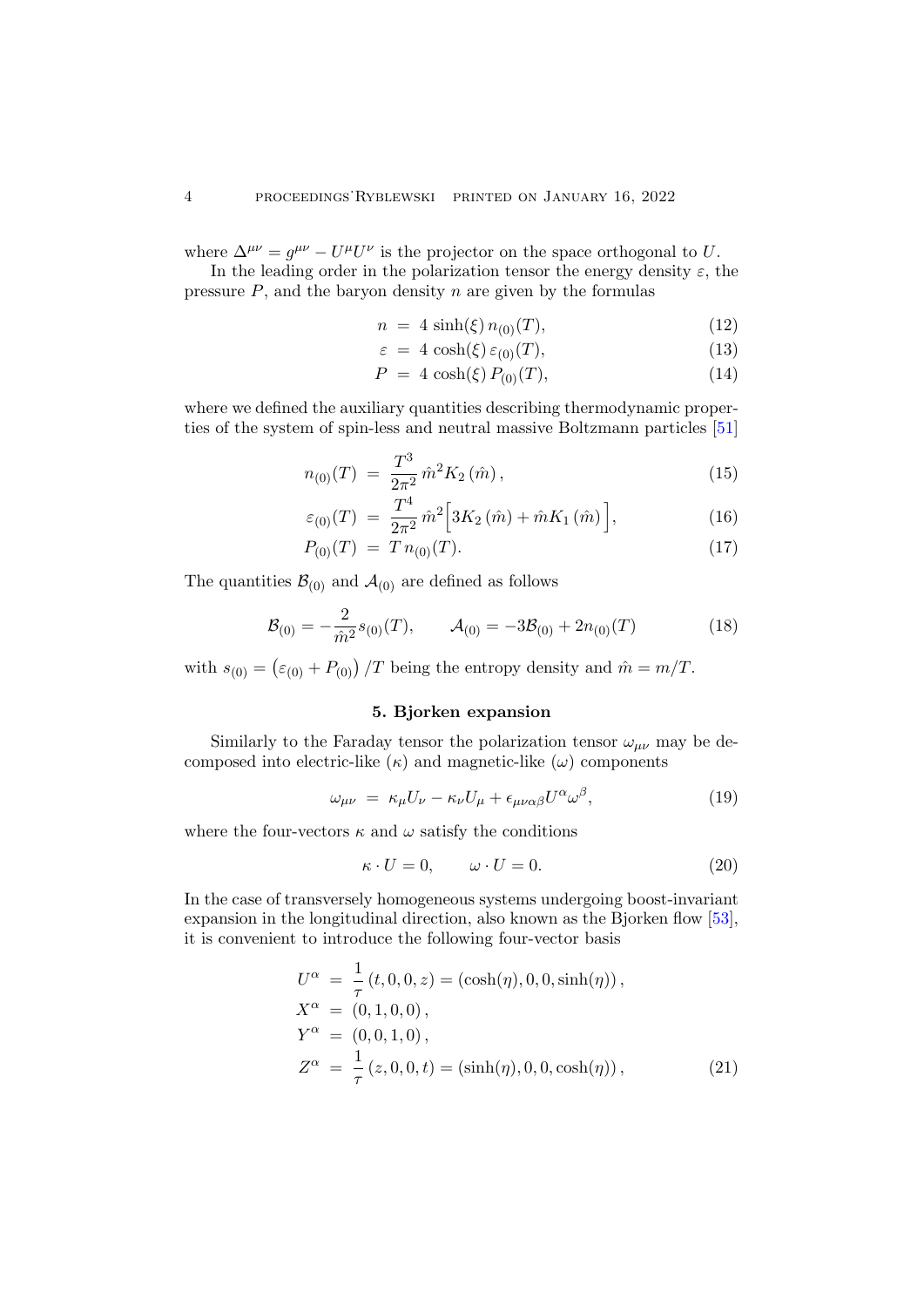where  $\tau =$ √  $t^2 - z^2$  is the longitudinal proper time and  $\eta = \frac{1}{2}$  $rac{1}{2}\ln((t+z)/(t-\$  $(z)$ ) is the space-time rapidity.

The basis [\(21\)](#page-3-0) satisfies the conditions

<span id="page-4-0"></span>
$$
U \cdot U = 1,
$$
  
\n
$$
X \cdot X = Y \cdot Y = Z \cdot Z = -1,
$$
  
\n
$$
X \cdot U = Y \cdot U = Z \cdot U = 0,
$$
  
\n
$$
X \cdot Y = Y \cdot Z = Z \cdot X = 0.
$$
\n(22)

Using Eqs. [\(20\)](#page-3-1) and Eqs. [\(22\)](#page-4-0), one can decompose the vectors  $\kappa^{\mu}$  and  $\omega^{\mu}$ as follows

<span id="page-4-1"></span>
$$
\begin{aligned}\n\kappa^{\alpha} &= C_{\kappa X} X^{\alpha} + C_{\kappa Y} Y^{\alpha} + C_{\kappa Z} Z^{\alpha}, \\
\omega^{\alpha} &= C_{\omega X} X^{\alpha} + C_{\omega Y} Y^{\alpha} + C_{\omega Z} Z^{\alpha},\n\end{aligned} \tag{23}
$$

where the coefficients  $C_{\kappa X}$ ,  $C_{\kappa Y}$ ,  $C_{\kappa Z}$ ,  $C_{\omega X}$ ,  $C_{\omega Y}$ , and  $C_{\omega Z}$  are scalar functions of proper time solely.

Using Eqs. [\(23\)](#page-4-1) in Eq. [\(7\)](#page-2-2) and projecting the latter on  $U_{\mu}X_{\nu}$ ,  $U_{\mu}Y_{\nu}$ ,  $U_{\mu}Z_{\nu}$ ,  $X_{\mu}Y_{\nu}$ ,  $X_{\mu}Z_{\nu}$  and  $Y_{\mu}Z_{\nu}$ , we obtain the following six evolution equations

<span id="page-4-2"></span>
$$
diag\left(\mathcal{L}, \mathcal{L}, \mathcal{L}, \mathcal{P}, \mathcal{P}, \mathcal{P}\right) \quad \dot{\mathbf{C}} = diag\left(\mathcal{Q}_1, \mathcal{Q}_1, \mathcal{Q}_2, \mathcal{R}_1, \mathcal{R}_1, \mathcal{R}_2\right) \quad \mathbf{C}, \tag{24}
$$

where  $\mathbf{C} = (C_{\kappa X}, C_{\kappa Y}, C_{\kappa Z}, C_{\omega X}, C_{\omega Y}, C_{\omega Z}), (\dots) \equiv U \cdot \partial = \partial_{\tau}$  and  $\overline{1}$ 

<span id="page-4-3"></span>
$$
\mathcal{L}(\tau) = \mathcal{A}_1 - \frac{1}{2}\mathcal{A}_2 - \mathcal{A}_3,
$$
  
\n
$$
\mathcal{P}(\tau) = \mathcal{A}_1,
$$
  
\n
$$
\mathcal{Q}_1(\tau) = -\left[\dot{\mathcal{L}} + \frac{1}{\tau}\left(\mathcal{L} + \frac{1}{2}\mathcal{A}_3\right)\right],
$$
  
\n
$$
\mathcal{Q}_2(\tau) = -\left(\dot{\mathcal{L}} + \frac{\mathcal{L}}{\tau}\right),
$$
  
\n
$$
\mathcal{R}_1(\tau) = -\left[\dot{\mathcal{P}} + \frac{1}{\tau}\left(\mathcal{P} - \frac{1}{2}\mathcal{A}_3\right)\right],
$$
  
\n
$$
\mathcal{R}_2(\tau) = -\left(\dot{\mathcal{P}} + \frac{\mathcal{P}}{\tau}\right).
$$

with

$$
\mathcal{A}_1 = \cosh(\xi) (n_{(0)} - \mathcal{B}_{(0)}), \n\mathcal{A}_2 = \cosh(\xi) (\mathcal{A}_{(0)} - 3\mathcal{B}_{(0)}), \n\mathcal{A}_3 = \cosh(\xi) \mathcal{B}_{(0)},
$$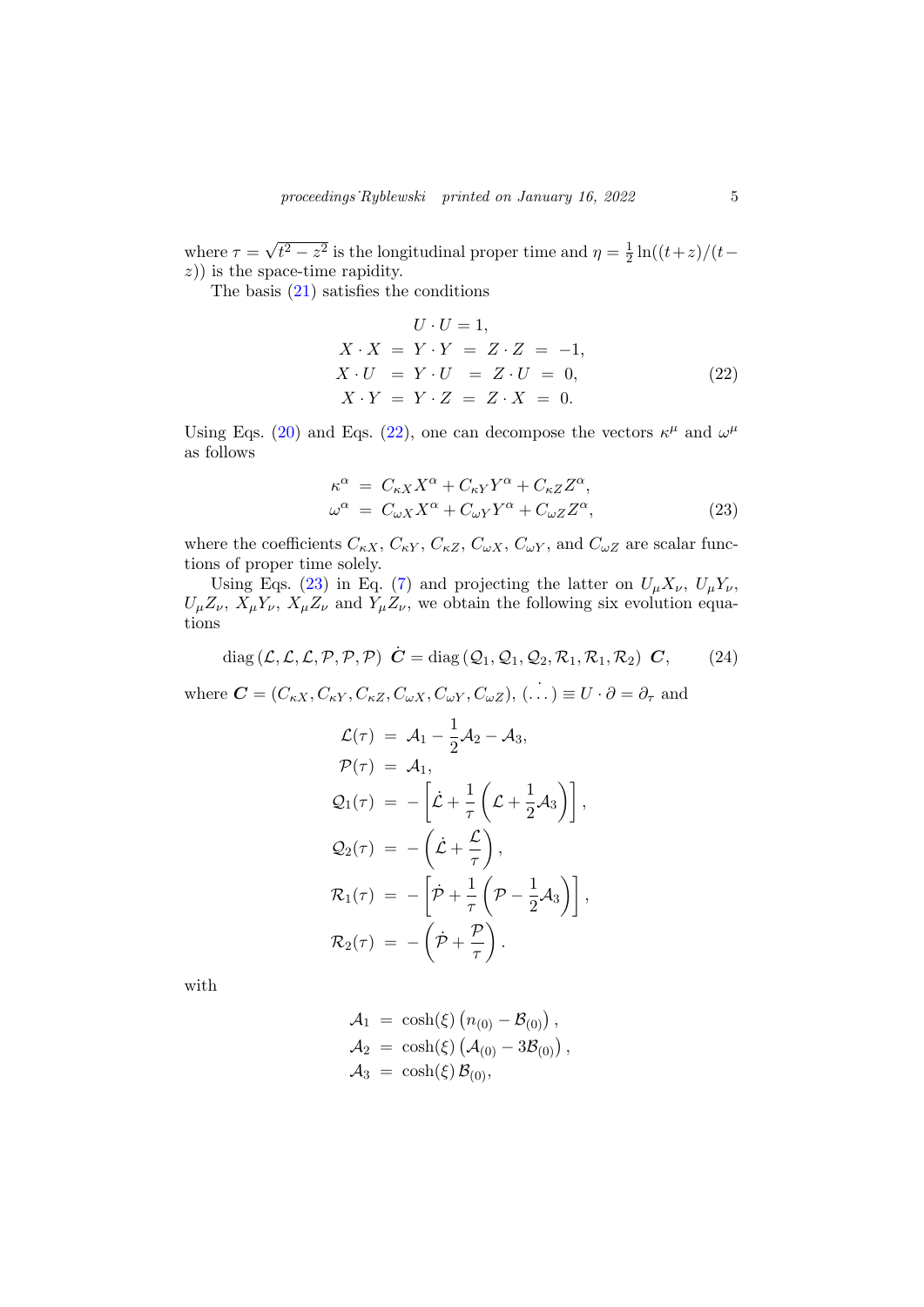From Eqs. [\(24\)](#page-4-2) we observe that in the case of Bjorken expansion the  $C$  coefficients evolve independently. Due to the rotational symmetry in the transverse plane the functions  $C_{\kappa X}$  and  $C_{\kappa Y}$  (as well as  $C_{\omega X}$  and  $C_{\omega Y}$ ) obey the same differential equations.

Employing the Bjorken symmetry, the conservation of the charge current [\(5\)](#page-2-2) can be written as

$$
\frac{dn}{d\tau} + \frac{n}{\tau} = 0\tag{25}
$$

while the conservation of energy and linear momentum  $(6)$  (projected on  $U$ ) gives

<span id="page-5-1"></span>
$$
\frac{d\varepsilon}{d\tau} + \frac{(\varepsilon + P)}{\tau} = 0.
$$
\n(26)

# 6. Spin polarization of particles at freeze-out

The information about the space-time evolution of the spin polarization tensor may be used to determine the average spin polarization per particle which is defined as follows [\[48\]](#page-10-0)

<span id="page-5-0"></span>
$$
\langle \pi_{\mu} \rangle = E_p \frac{d\Pi_{\mu}(p)}{d^3 p} / E_p \frac{d\mathcal{N}(p)}{d^3 p},\tag{27}
$$

where  $E_p \frac{d\Pi_\mu(p)}{d^3p}$  $\frac{d^2\mu(\mathcal{V})}{d^3p}$  is the total value (integrated over freeze out hypersuface  $\Delta\Sigma_{\lambda}$ ) of the Pauli-Lubański vector,

$$
E_p \frac{d\Pi_\mu(p)}{d^3 p} = -\frac{\cosh(\xi)}{(2\pi)^3 m} \int \Delta\Sigma_\lambda p^\lambda e^{-\beta \cdot p} \tilde{\omega}_{\mu\beta} p^\beta,
$$

and

$$
E_p \frac{d\mathcal{N}(p)}{d^3p} = \frac{4\cosh(\xi)}{(2\pi)^3} \int \Delta\Sigma_{\lambda} p^{\lambda} e^{-\beta \cdot p},
$$

is the momentum density of particles and antiparticles.

The polarization vector  $\langle \pi_{\mu}^* \rangle$  in the particle rest rame is obtained by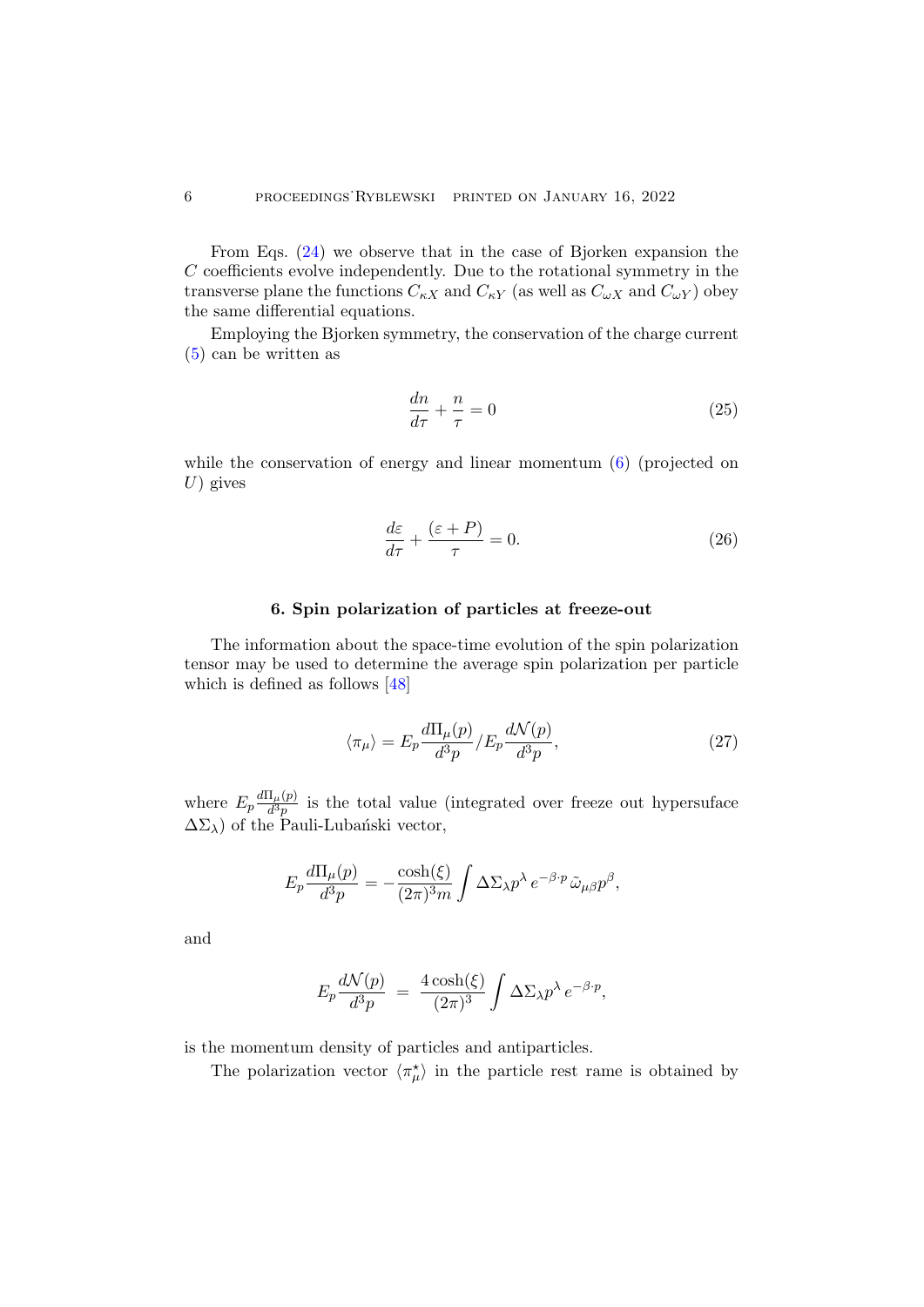<span id="page-6-0"></span>

Fig. 1. Proper-time dependence of the temperature scaled by its initial value (solid black line) and the ratio of baryon chemical potential over temperature rescaled by the initial ratio (dotted blue line).

performing the canonical boost [\[54\]](#page-10-6) of [\(27\)](#page-5-0)

$$
\langle \pi_{\mu}^{\star} \rangle = -\frac{1}{8m} \left[ \begin{array}{c} 0 \\ \left( \frac{p_x \sinh y_p}{b} \right) a_1 + \left( \frac{\chi p_x \cosh y_p}{b} \right) a_2 + 2C_{\kappa Z} p_y - \chi C_{\omega X} m_T \\ \left( \frac{p_y \sinh y_p}{b} \right) a_1 + \left( \frac{\chi p_y \cosh y_p}{b} \right) a_2 - 2C_{\kappa Z} p_x - \chi C_{\omega Y} m_T \\ - \left( \frac{m \cosh y_p + m_T}{b} \right) a_1 - \left( \frac{\chi m \sinh y_p}{b} \right) a_2 \end{array} \right],
$$
\n(28)

where  $a_1 = \chi (C_{\kappa X} p_y - C_{\kappa Y} p_x) + 2C_{\omega Z} m_T$ ,  $a_2 = C_{\omega X} p_x + C_{\omega Y} p_y$ ,  $b =$  $m_T \cosh y_p + m$ , and  $\chi = (K_0 (\hat{m}_T) + K_2 (\hat{m}_T)) / K_1 (\hat{m}_T)$  with  $\hat{m}_T = m_T / T$ . Above we used the following parametrization of the four-momentum  $p^{\lambda} =$  $(m_T \cosh y_p, p_x, p_y, m_T \sinh y_p).$ 

### 7. Results

In this section we present the results obtained by solving numerically the differential equations  $(24)$ ,  $(25)$ , and  $(26)$ . We initialize the system at the proper time  $\tau_0 = 1$  fm with initial temperature  $T_0 = T(\tau_0) = 150$  MeV and the baryon chemical potential  $\mu_0 = \mu(\tau_0) = 800$  MeV. We assume that the system consists of  $\Lambda$  particles with mass  $m = 1116$  MeV. In Fig. [1,](#page-6-0) we show the proper-time dependence of the (properly scaled) temperature and baryon chemical. We reproduce the well known results that the temperature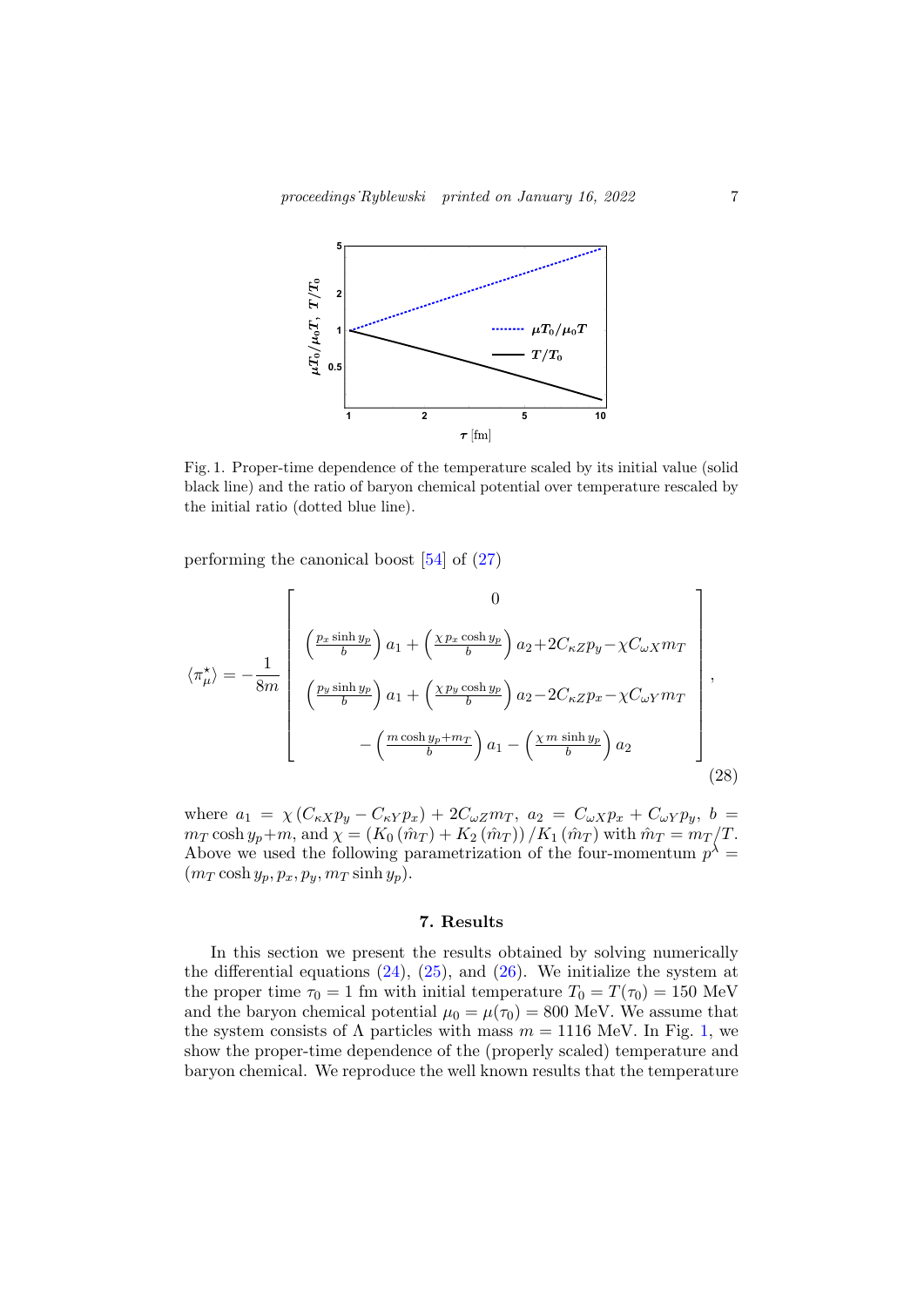<span id="page-7-0"></span>

Fig. 2. Proper-time dependence of the coefficients  $C_{\kappa X}$  (solid black line),  $C_{\kappa Z}$ (dashed-dotted blue line),  $C_{\omega X}$  (dotted red line) and  $C_{\omega Z}$  (dashed green line).



<span id="page-7-1"></span>Fig. 3. Components of the particle-rest-frame mean polarization three-vector of  $Λ$  particles obtained with the initial conditions  $μ<sub>0</sub> = 800$  MeV,  $T<sub>0</sub> = 155$  MeV,  $C_{\kappa,0} = (0,0,0)$  and  $C_{\omega,0} = (0,0.1,0)$  for  $y_p = 0$ .

of such a system decreases with proper-time while the ratio of chemical potential and temperature increases. In Fig. [2,](#page-7-0) we show the proper time dependence of the C coefficients that describe the evolution of the spin polarization.

The knowledge of the evolution of thermodynamic parameters and C coefficients allows us to calculate the components of the particle-rest-frame mean polarization vector  $\langle \pi_{\mu}^{\star} \rangle$  at freeze-out as functions of particle three-momentum, see Fig. [3.](#page-7-1) We observe that the component  $\langle \pi_y^* \rangle$  is negative, which reflects the initial spin polarization of the system. Due to the Bjorken symmetry the longitudinal component  $(\langle \pi_z^* \rangle)$  is vanishing which does not agree with the characteristic quadrupole structure of the longitudinal polarization observed in the experiment. One the other hand we observe  $\langle \pi_x^* \rangle$ exhibits quadrupole structure. Clearly, we observe that the Bjorken symmetry is too restrictive to address the experimental measurements correctly.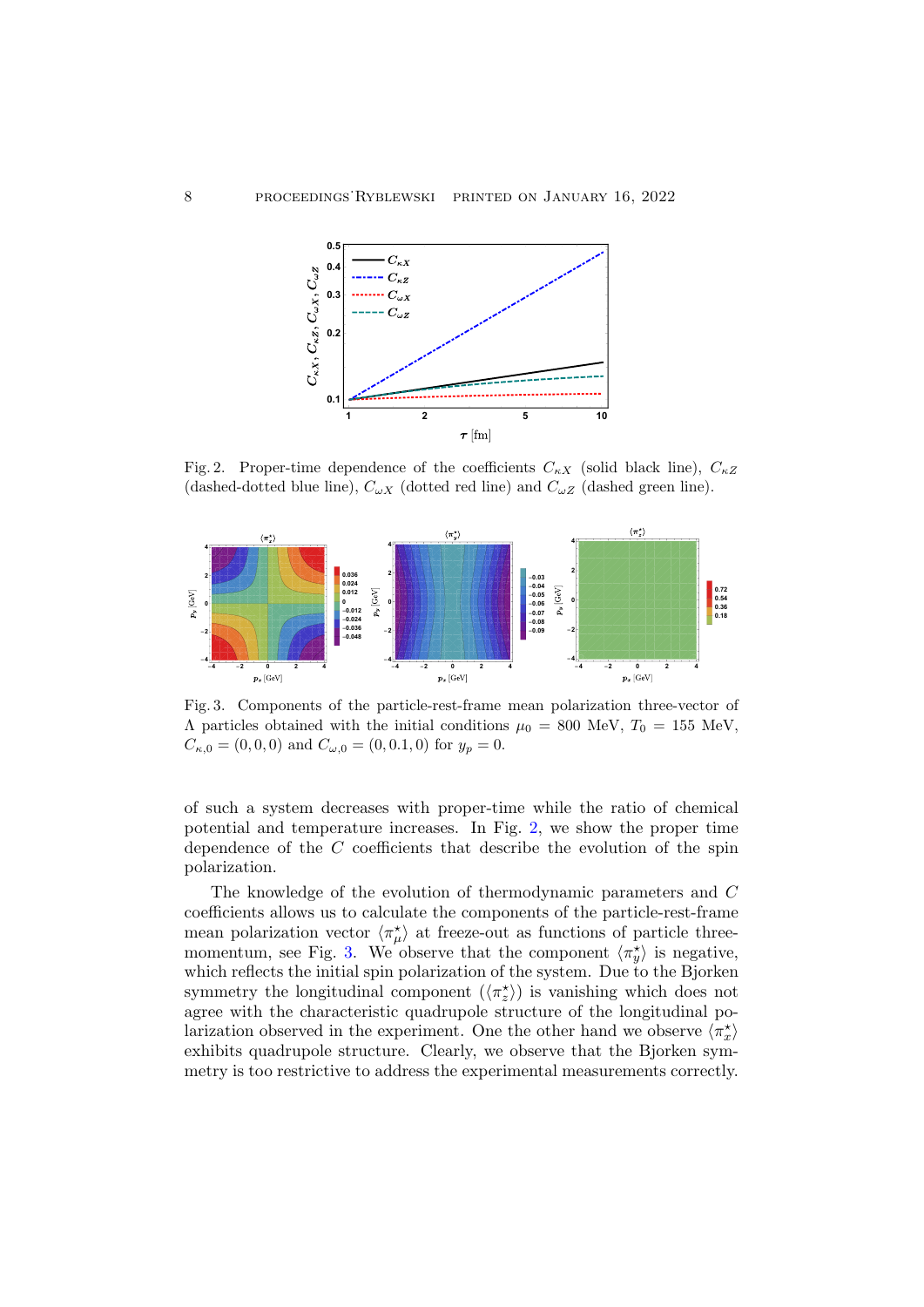#### 8. Summary

In this work we briefly reviewed the basic ingredients of the recently formulated approach of relativistic perfect-fluid hydrodynamics with spin. Using the kinetic theory definitions for the local equilibrium distribution functions we derived the evolution equations governing the system's expansion. Assuming the Bjorken flow of the matter we studied numerically the spin polarization dynamics of the system. We have shown that the coefficient functions characterizing the spin polarization evolve independently. We have used these results to determine the spin polarization of particles at the freeze-out. We have shown that within the simple Bjorken setup the characteristic features observed in the experiment can not be properly reproduced.

### Acknowledgments

Supported in part by the Polish National Science Center Grants No. 2016/23/B/ST2/00717 and No. 2018/30/E/ST2/00432.

### REFERENCES

- <span id="page-8-0"></span>[1] L. Adamczyk et al. [STAR Collaboration], Nature 548, 62 (2017).
- [2] J. Adam et al. [STAR Collaboration], Phys. Rev. C 98, 014910 (2018).
- [3] T. Niida [STAR Collaboration], Nucl. Phys. A 982, 511 (2019).
- <span id="page-8-1"></span>[4] J. Adam et al. [STAR Collaboration], Phys. Rev. Lett. 123, no. 13, 132301 (2019).
- <span id="page-8-2"></span>[5] F. Becattini and L. Tinti, Annals Phys. 325, 1566 (2010).
- <span id="page-8-3"></span>[6] F. Becattini *et al., Annals Phys.* **338**, 32 (2013).
- [7] D. Montenegro et al., Phys. Rev.  $D$  96, no. 5, 056012 (2017) Addendum: [*Phys. Rev. D* **96**, no. 7, 079901 (2017)].
- [8] D. Montenegro, L. Tinti and G. Torrieri, Phys. Rev. D 96, no. 7, 076016 (2017)
- [9] F. Becattini, W. Florkowski and E. Speranza, Phys. Lett. B 789, 419 (2019).
- [10] B. Boldizsr, M. I. Nagy and M. Csand, *Universe* 5, no. 5, 101 (2019).
- [11] S. Y. F. Liu, Y. Sun and C. M. Ko, arXiv:1910.06774 [nucl-th].
- [12] W. Florkowski et al., *Phys. Rev. C* 100, no. 5, 054907 (2019).
- [13] H. Z. Wu et al., *Phys. Rev. Research.* 1, 033058 (2019).
- [14] F. Becattini, G. Cao and E. Speranza, *Eur. Phys. J. C* 79, no. 9, 741 (2019).
- [15] J. j. Zhang et al., *Phys. Rev. C* **100**, no. 6, 064904 (2019).
- [16] K. Fukushima and S. Pu, arXiv:2001.00359 [hep-ph].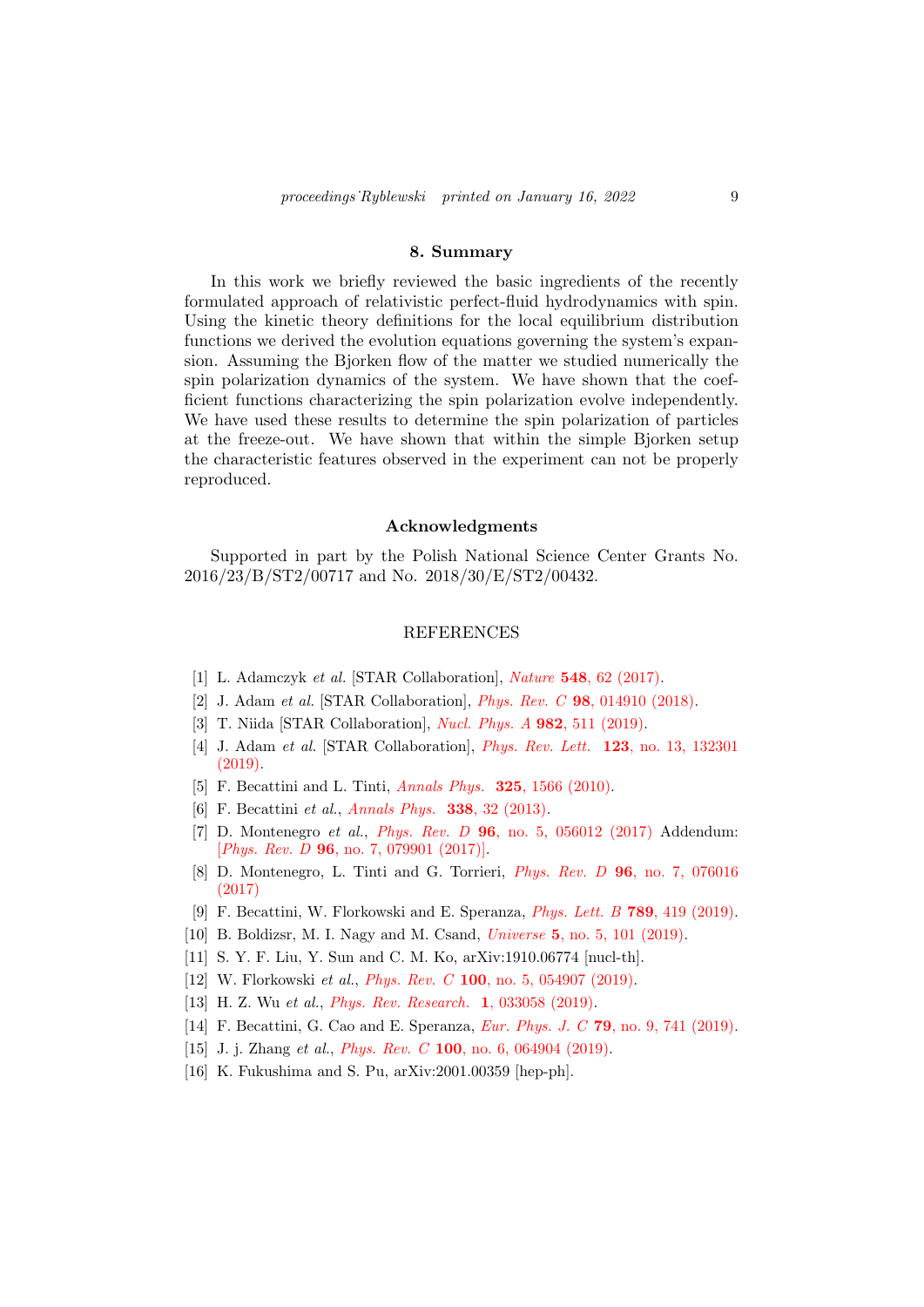- [17] W. Florkowski, A. Kumar and R. Ryblewski, arXiv:1907.09835 [nucl-th].
- [18] S. Li and H. U. Yee, *Phys. Rev. D* 100, no. 5, 056022 (2019).
- [19] K. Hattori, Y. Hidaka and D. L. Yang, *Phys. Rev. D* 100, no. 9, 096011 (2019).
- [20] N. Weickgenannt, X. L. Sheng, E. Speranza, Q. Wang and D. H. Rischke, Phys. Rev. D 100, no. 5, 056018 (2019).
- [21] K. Hattori, M. Hongo, X. G. Huang, M. Matsuo and H. Taya, Phys. Lett. B 795, 100 (2019).
- [22] V. E. Ambrus, arXiv:1912.09977 [nucl-th].
- [23] X. L. Sheng, L. Oliva and Q. Wang, arXiv:1910.13684 [nucl-th].
- [24] Y. B. Ivanov, V. D. Toneev and A. A. Soldatov, arXiv:1910.01332 [nucl-th].
- [25] Y. Xie, D. Wang and L. P. Csernai, *Eur. Phys. J. C* 80, no.1, 39 (2020)
- [26] G. Y. Prokhorov, O. V. Teryaev and V. I. Zakharov, *Phys. Rev. D* 99, no. 7, 071901 (2019).
- [27] G. Y. Prokhorov, O. V. Teryaev and V. I. Zakharov, *JHEP* 1902, 146 (2019).
- [28] G. Y. Prokhorov, O. V. Teryaev and V. I. Zakharov, *JHEP* 03, 137 (2020) [arXiv:1911.04545 [hep-th]].
- [29] D. L. Yang, *Phys. Rev. D* **98**, no. 7, 076019 (2018).
- [30] Y. Liu and X. Huang, [arXiv:2003.12482 [nucl-th]].
- [31] S. Tabatabaee and N. Sadooghi, [arXiv:2003.01686 [hep-ph]].
- [32] S. Bhadury, W. Florkowski, A. Jaiswal, A. Kumar and R. Ryblewski, [arXiv:2002.03937 [hep-ph]].
- [33] Y. Liu, K. Mameda and X. Huang, [arXiv:2002.03753 [hep-ph]].
- [34] D. Yang, K. Hattori and Y. Hidaka, [arXiv:2002.02612 [hep-ph]].
- [35] X. Deng, X. Huang, Y. Ma and S. Zhang, [arXiv:2001.01371 [nucl-th]].
- <span id="page-9-0"></span>[36] H. Taya et al. [ExHIC-P], [arXiv:2002.10082 [nucl-th]].
- <span id="page-9-1"></span>[37] F. Becattini and M. A. Lisa, [arXiv:2003.03640 [nucl-ex]].
- <span id="page-9-2"></span>[38] F. Becattini et al., *Phys. Rev. C* **95**, no. 5, 054902 (2017).
- [39] I. Karpenko and F. Becattini, Eur. Phys. J. C 77, no. 4, 213 (2017).
- [40] H. Li et al., *Phys. Rev. C* **96**, no. 5, 054908 (2017).
- <span id="page-9-3"></span>[41] Y. Xie, D. Wang and L. P. Csernai, Phys. Rev. C 95, no. 3, 031901 (2017).
- <span id="page-9-4"></span>[42] F. Becattini, F. Piccinini and J. Rizzo, *Phys. Rev. C* 77, 024906 (2008).
- <span id="page-9-5"></span>[43] W. Florkowski et al., *Phys. Rev. C* **97**, no. 4, 041901 (2018).
- [44] W. Florkowski et al., *Phys. Rev. D* 97, no. 11, 116017 (2018).
- [45] W. Florkowski, E. Speranza and F. Becattini, Acta Phys. Polon. B 49, 1409 (2018)
- <span id="page-9-6"></span>[46] W. Florkowski, R. Ryblewski and A. Kumar, Prog. Part. Nucl. Phys. 108, 103709 (2019).
- <span id="page-9-7"></span>[47] G. Denicol, H. Niemi, E. Molnar and D. Rischke, Phys. Rev. D 85, 114047 (2012)